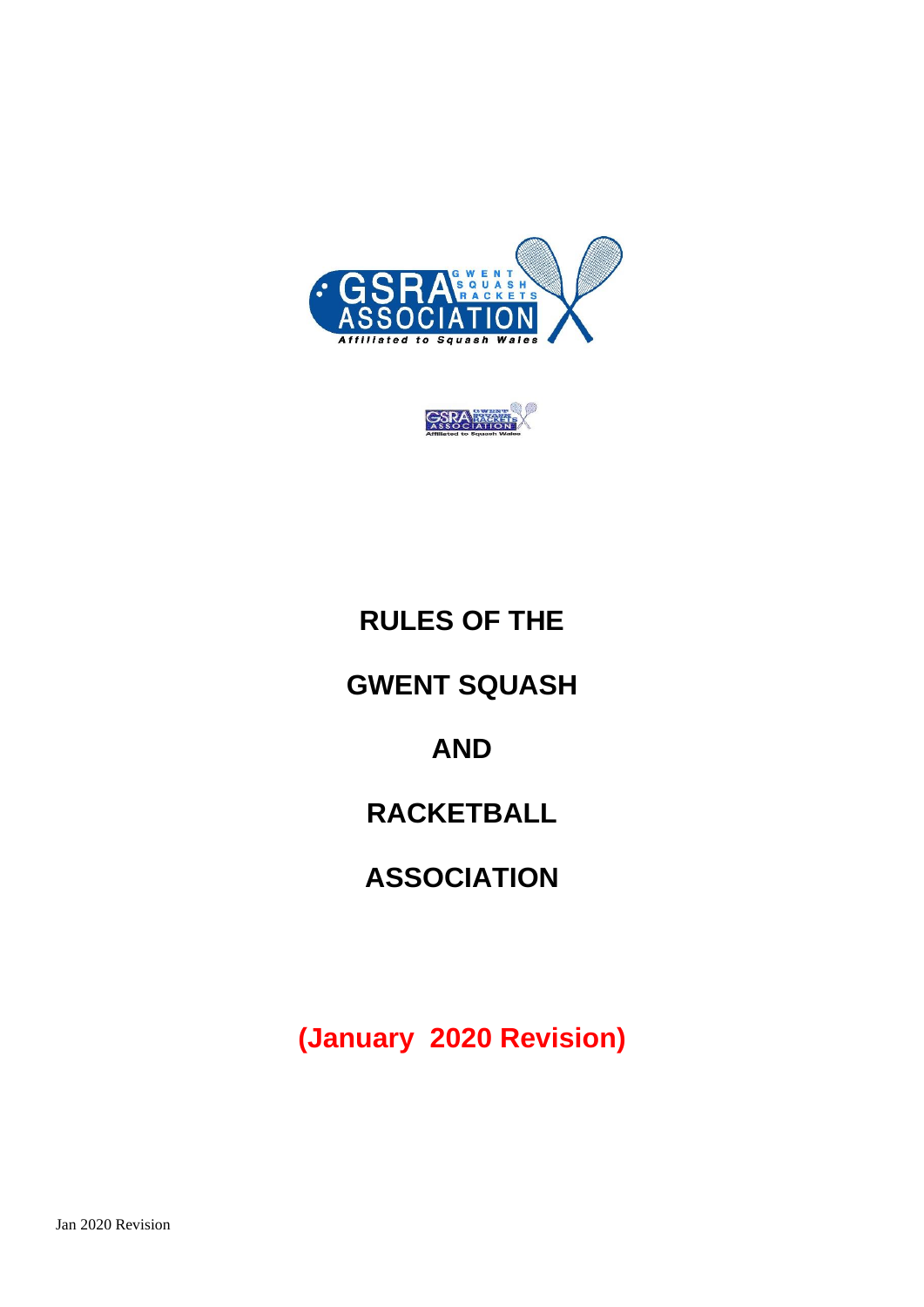### **1 AFFILIATION**

- 1.1 All participating Clubs must be affiliated to the Gwent Squash and Racketball Association.
- 1.2 All players must be bona fide paid up members of the Club they are representing.

#### **2 TRANSFERS**

2.1 Players will only be allowed to transfer from one club to another at the end of each split season. Players reported to owe membership fees to one Club will not be allowed to play for any other Club until all outstanding debts are settled.

## **3 RANKINGS**<br>3.1 A player may

- 3.1 A player may play five times for a higher ranked (Gwent or Welsh League) team and still be eligible to play for his/her lower ranked team. On playing a sixth game for any higher ranked team he/she may not play for original lower ranked team. No higher ranked player may play down in a lower ranked team.
- 3.2 Clubs must play their players / teams in strict order of overall club merit.
- 3.3 Ranking list for all players for each team must be submitted to the South Wales League Secretary (with a copy to GSRA secretary) within the time-lines stipulated. Teams will be allowed to change their ranking list (i.e. a "re-rank") once only, at the mid-season point. New players entering the rankings for the first time, or returning players from an injury previously reported and agreed with the Secretary, can be added at any time (but please see rule 4.1) and any changes to the ranking lists must be confirmed with the Secretary at least 24 hours before the next match

Normal "tying up" rules apply for players moving down in the ranking list due to new players joining or a re- ranking within the team

- 3.4 Clubs found guilty of breaking ranking rules will forfeit rubbers from the breach rubber downwards e.g. if players 3 and 4 play out of ranked order only rubbers one and two will be scored; rubbers three, four and five will be walkovers.
- 3.5 The Gwent Committee is empowered to direct a Club to change its order of merit if there is evidence that it is incorrect.

### **4 PLAYERS ELIGIBILITY**

4.1 Players must have represented the club in three matches in the split season (or have been registered with the club for 3 weeks) to be eligible to participate in any of the final three matches of that split season.

Normal "play to rank" rules apply.

Rearranged matches shall be deemed to take place at time of playing (not original fixture date) and so will count as one of the last three matches of season.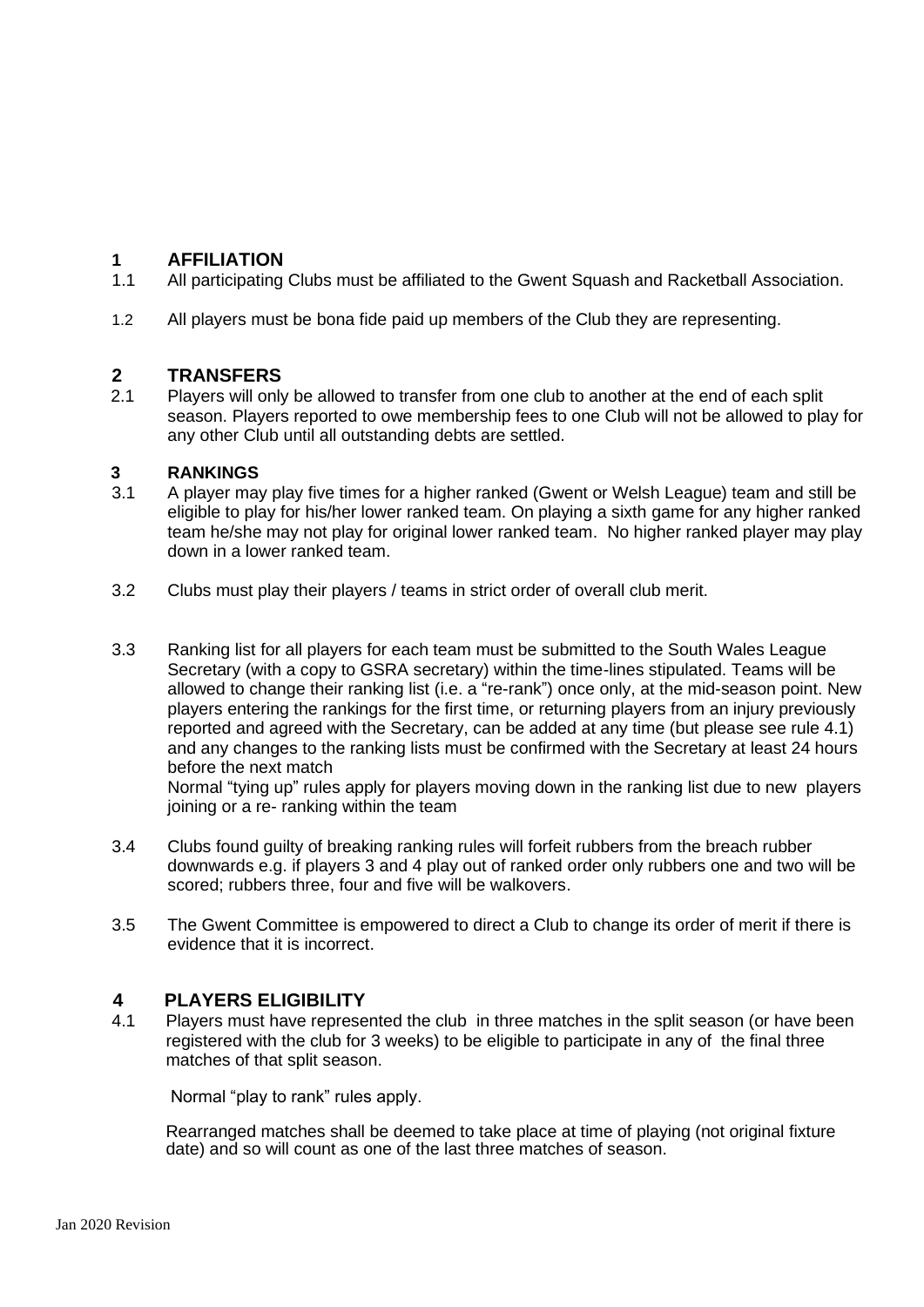In the case of players returning from injury or long-term absence, the captain may write to the League Secretary for dispensation against rule 4.1. Players will only be considered for eligibility if they meet both criteria noted below:

- (1) They have been previously registered with the club for at least two split seasons; and
- (2) They are, in the opinion of the League Secretary, appropriately ranked.

The League Secretary's decision shall in any case be final and the team requesting dispensation shall have no right of appeal.

- 4.2 All players who play in the League must be registered with the Secretary prior to the match being played. Teams playing a non-registered player will have the match awarded to the opposing team. The match is lost 19-0 irrespective of at what position the non-registered player was played
- 4.3 A player may only represent 1 [one] club in the Gwent Leagues during a season. However, a player will be allowed to play for a team in the South Wales leagues, and also a team playing in the Gwent leagues, provided that the teams are not from the same club, and permission is given by both the South Wales League Manager and the Gwent League Secretary. A player ranked in any Premier Division team within the South Wales leagues will not be permitted to represent any team within the Gwent leagues.

#### **5 MATCH ARRANGEMENTS**

- 5.1 Refreshments are to be provided for the visiting team, but Junior teams can be exempt from this rule. This rule can be relaxed for AWAY teams who give prior warning. Those teams not providing home refreshments will not be expected to receive refreshments on away venues.
- 5.2 Matches shall be of five strings, best of five rubbers with every game scoring one point to that team. A bonus of four points will be awarded to the team winning the match.

One bonus point will be available for home teams if a qualified registered marker marks one or more strings; the marker may or may not be a player in the match. A maximum of one bonus point can be claimed by the home team per match irrespective of how many qualified markers are used

If the away team has a qualified marker in attendance an opportunity must be given for the away marker to mark at least one string and one bonus point is available for the away team. A maximum of one bonus point is available for away teams. This also applies if both teams are from the same club.

All markers must be qualified and currently registered with Squash Wales and their registration number entered onto the score card and into League Master for the marker point be claimed.

- 5.3 At least three players for each team must be in attendance at the start time; the remaining two must be in attendance within one hour. If only two players have arrived, the fixture will be deemed not to be fulfilled. If a player fails to turn up, all matches from that string down will be forfeited. Late attendance times are to be noted on the scorecard.
- 5.4 Gwent league matches must be played as per the published fixture list whenever possible. Home team managers/captains should contact the away team to confirm the fixture and arrangements for the match at least 48 hours prior to fixture.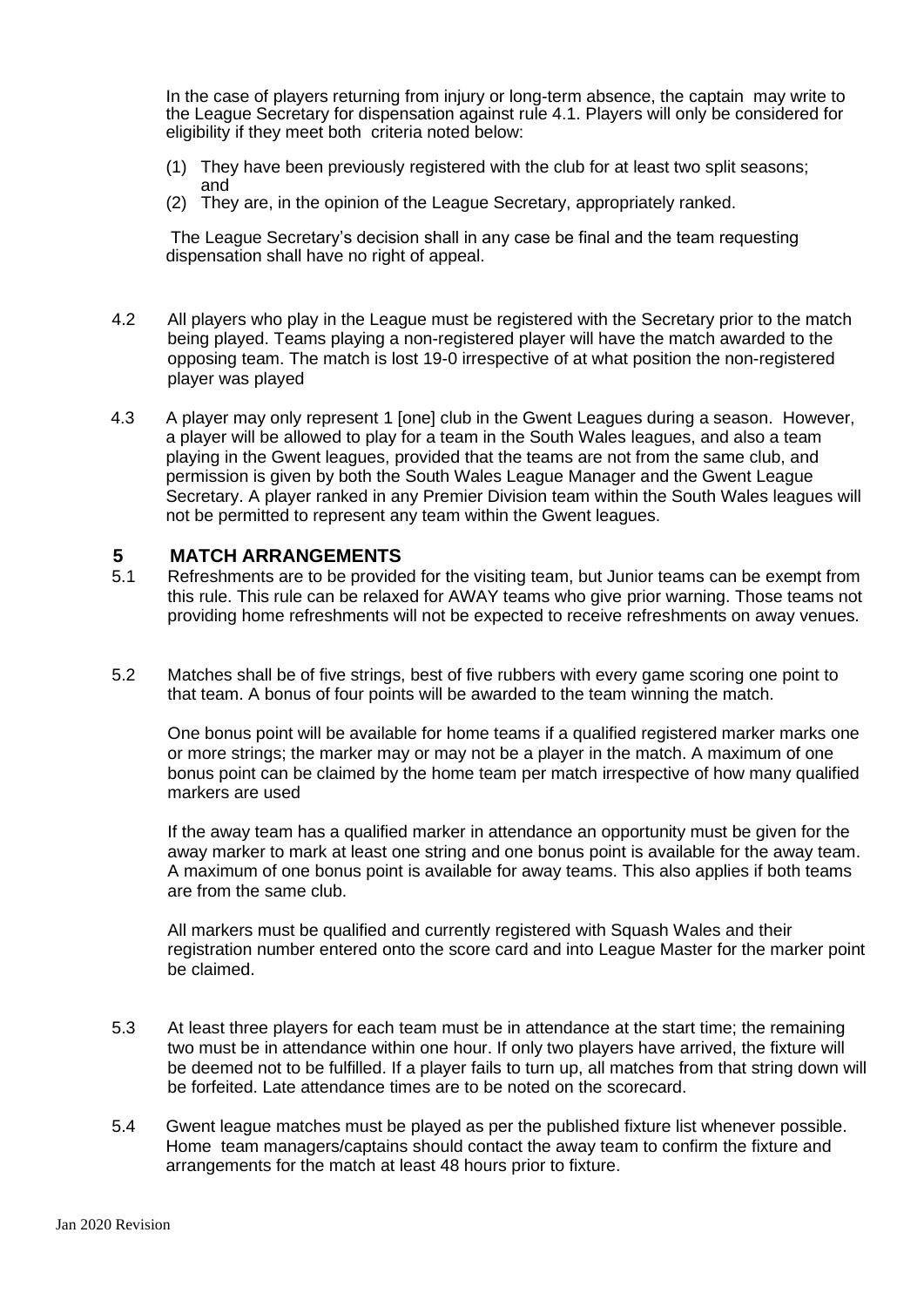Gwent Cup matches must be played in the designated week. Results must be given to the League Secretary in the normal way, and the home team captain is responsible for contacting the away side.

Please see GSRA Rule 6 regarding walkovers and re arranged fixtures

5.5 Scorecards will be completed by the Home team and must be entered online. If a result is not entered within 5 (five) working days of the match being played, then this will result in 5 penalty points being incurred.

Match Cards must be filled in by both Captains entering each players name in full prior to the match commencing; no changes can be made to the Match Card once the match has started.

 If a player is missing from a drop down list the League Secretary must be informed. He will add the player for the result to be entered. Under no circumstances should a Captain enter a result with incorrect players. Teams who enter incorrect players can also be docked 5 penalty points.

- 5.6 The order of play will normally be five to one but can be changed at the discretion of both Captains.
- 5.7 The double yellow dot ball must be used unless agreed between both captains prior to the match when a single yellow dot ball may be used
- 5.8 All League and Cup competitions run under Gwent SRA will comply with the International Squash Rackets Federation Rules e.g. One Serve Rule, one and a half minutes interval between all games). Point a rally scoring up to 15. If 14 all game the player who first got to 14 must decide to play to 15 (1 point) or 17 (3 points) The scorecards must carry the names of players, match result and be signed by both captains. The home captain is responsible for filling in the match card.
- 5.9 Players playing in Knock out matches cannot play for more than one team. Ranking rules apply.

#### **6 WALKOVERS**

- 6.1 Matches **must** be played in the stipulated week whenever possible
- 6.2 An offending team not turning up or cancelling a Match will be liable to contribute all the Out of Pocket expenses incurred by the opposing team.
- 6.3 A team conceding two match walkovers in any one split season will cease to take part in the leagues for that split season
- 6.4 Walkover (19-0) and 20 Penalty Points will usually be deducted for cancellation by either team on the day of the match. Walkover (19-0) and 10 Penalty points will usually be deducted for cancellation by either team within 72 hours before the match is due to be played. Walkover (19-0) and 5 Penalty Points will usually be deducted for cancellation by either team more than 72 hours before the match is due to be played.

If by mutual agreement between the two teams a re-arranged fixture can be arranged within the season, then the results of the re-arranged fixture shall be used. The penalty points above will still be applied to the cancelling team.